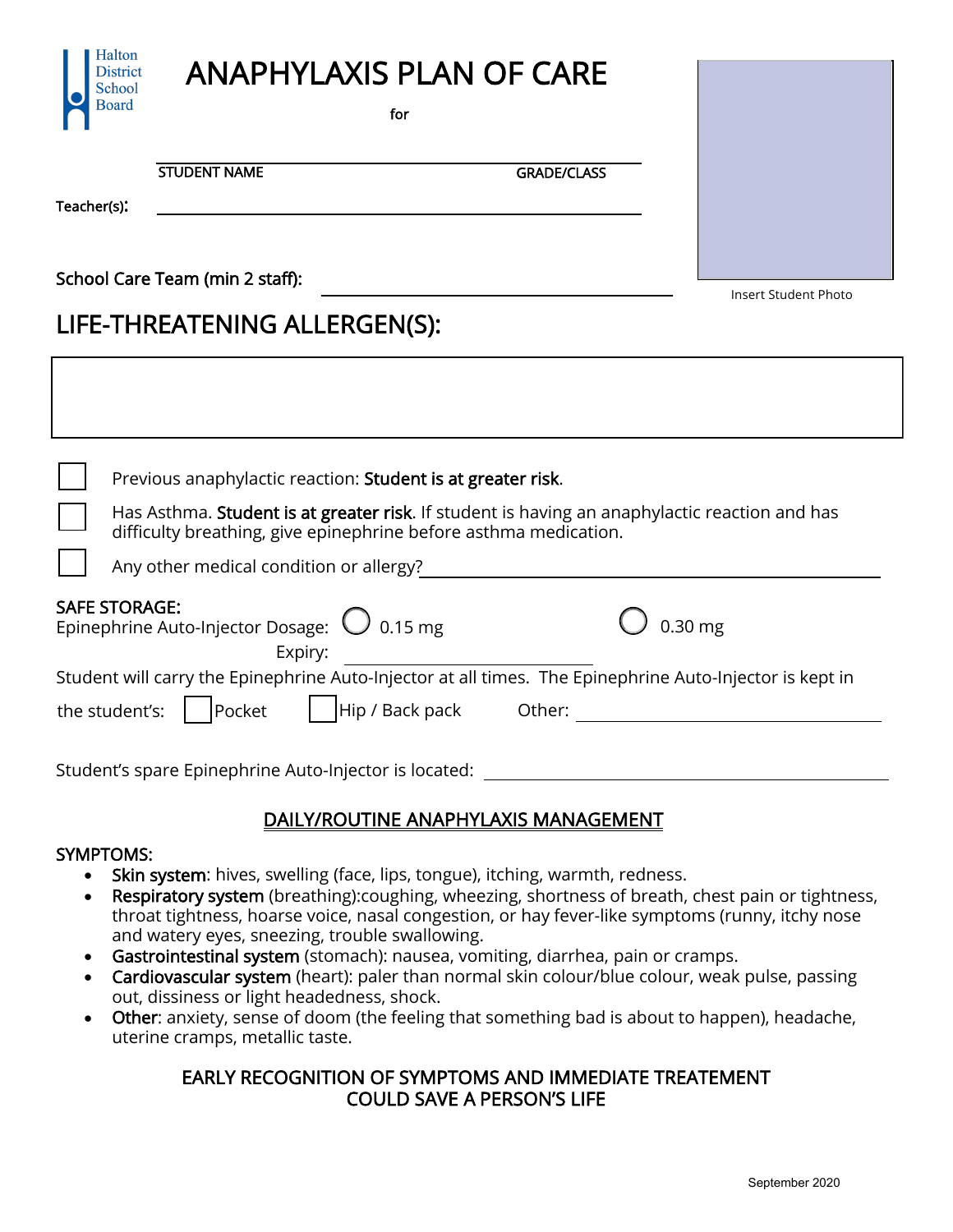| <b>SCHOOL TEAM</b><br>(to be completed by the school) |                                           |                              |  |  |  |  |  |
|-------------------------------------------------------|-------------------------------------------|------------------------------|--|--|--|--|--|
| <b>WHO</b>                                            | <b>DUTIES (including safety measures)</b> | <b>WHEN</b> (if appropriate) |  |  |  |  |  |
|                                                       |                                           |                              |  |  |  |  |  |
|                                                       |                                           |                              |  |  |  |  |  |
|                                                       |                                           |                              |  |  |  |  |  |
|                                                       |                                           |                              |  |  |  |  |  |
|                                                       |                                           |                              |  |  |  |  |  |
|                                                       |                                           |                              |  |  |  |  |  |
|                                                       |                                           |                              |  |  |  |  |  |
|                                                       |                                           |                              |  |  |  |  |  |
|                                                       |                                           |                              |  |  |  |  |  |
|                                                       |                                           |                              |  |  |  |  |  |
|                                                       |                                           |                              |  |  |  |  |  |

| <b>EMERGENCY CONTACTS (LIST IN PRIORITY)</b> |                     |                      |                        |  |  |  |  |  |
|----------------------------------------------|---------------------|----------------------|------------------------|--|--|--|--|--|
| <b>NAME</b>                                  | <b>RELATIONSHIP</b> | <b>DAYTIME PHONE</b> | <b>ALTERNATE PHONE</b> |  |  |  |  |  |
|                                              |                     |                      |                        |  |  |  |  |  |
|                                              |                     |                      |                        |  |  |  |  |  |
|                                              |                     |                      |                        |  |  |  |  |  |

### **EMERGENCY PROCEDURES**

**ACT QUICKLY. THE FIRST SIGNS OF AN ANAPHYLACTIC REACTION CAN BE MILD, BUT SYMPTOMS CAN GET WORSE QUICKLY***.* 

### **STEPS**

- 1. Give epinephrine auto-injector (e.g. EpiPen®, Allerject) at the first sign of known or suspected anaphylactic reaction.
- 2. Call 9-1-1. Tell them someone is having a life-threatening allergic reaction.
- 3. Give a second dose of epinephrine as early as five (5) minutes after the first dose if there is no improvement in symptoms or if symptoms return.
- 4. Designate someone to call contact person; e.g. Parent(s)/Guardian(s).